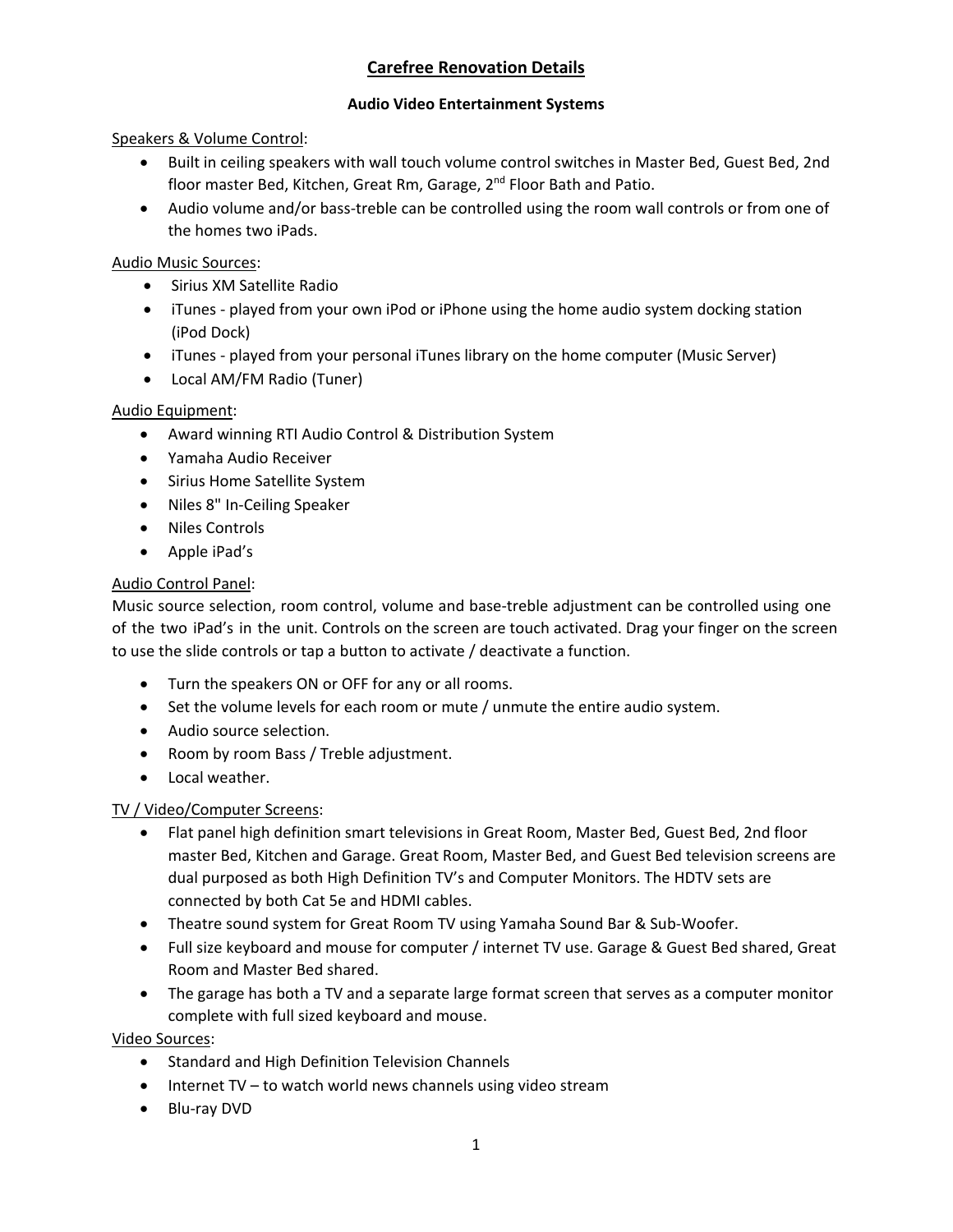Video Equipment:

- Sharp Aquos 60"LED Television
- Samsung 55' Slim IPTV, 40", 32" and 23" LED Televisions with articulating and flat Wall Mounts
- Niles and Universal Remote control system
- Altona Cat 5e/HDMI distribution
- Cool Components Component Cooling System

### Video System Control:

The TV's on the main floor are controlled using a Universal Remote. There are two types of universal TV remotes;

- Two (2) ‐ MX‐880 with color LCD displays (black housing) Can be used with any of the TV's.
- Three (3) MX-350 with greyscale LCD displays (silver housing) Can only be used in their designated room

### Audio Video System Documentation:

There is extensive documentation for the entertainment system and all of its components. The documentation exists in electronic PDF format and in printed format and includes;

- Equipment manufacturers owner's manuals
- Supplier, serial / model numbers, contacts and warranty information
- AV Power ON & OFF Procedure
- Custom home entertainment system user and operating instructions
- Equipment layout and as built drawings
- Guest user step by step user instructions & equipment layout drawings at equipment location

### **Network & IT (Computer) System**

#### Network:

- Wireless Network (WIFI) ‐ There are 2 wireless networks in the home networks to extend the wireless service to all areas of the home.
- Direct Computer Access There is a personal computer that sits in the AV closet in the Great Room that is connected to a large screen monitor, keyboard, mouse and color printer that are located in the upstairs  $2^{nd}$  floor master bedroom office.
- The home has extensive Cat 5e network wiring with several hubs for easy wired connectivity throughout the home. All network wiring is labeled at both ends. The central distribution point is the Great Room AV/IT media cabinet.

### Computer (IT):

- There is a personal computer that sits in the AV/IT media cabinet in the Great Room. The large screen monitor, keyboard, mouse and color printer are located in the upstairs 2<sup>nd</sup> floor master bedroom office.
- The personal computer and its peripheral equipment is set up with separate guest and owner access and can be accessed and controlled remotely through a secure connection that is firewall protected. The PC can be remotely rebooted if the need arose and is power protected.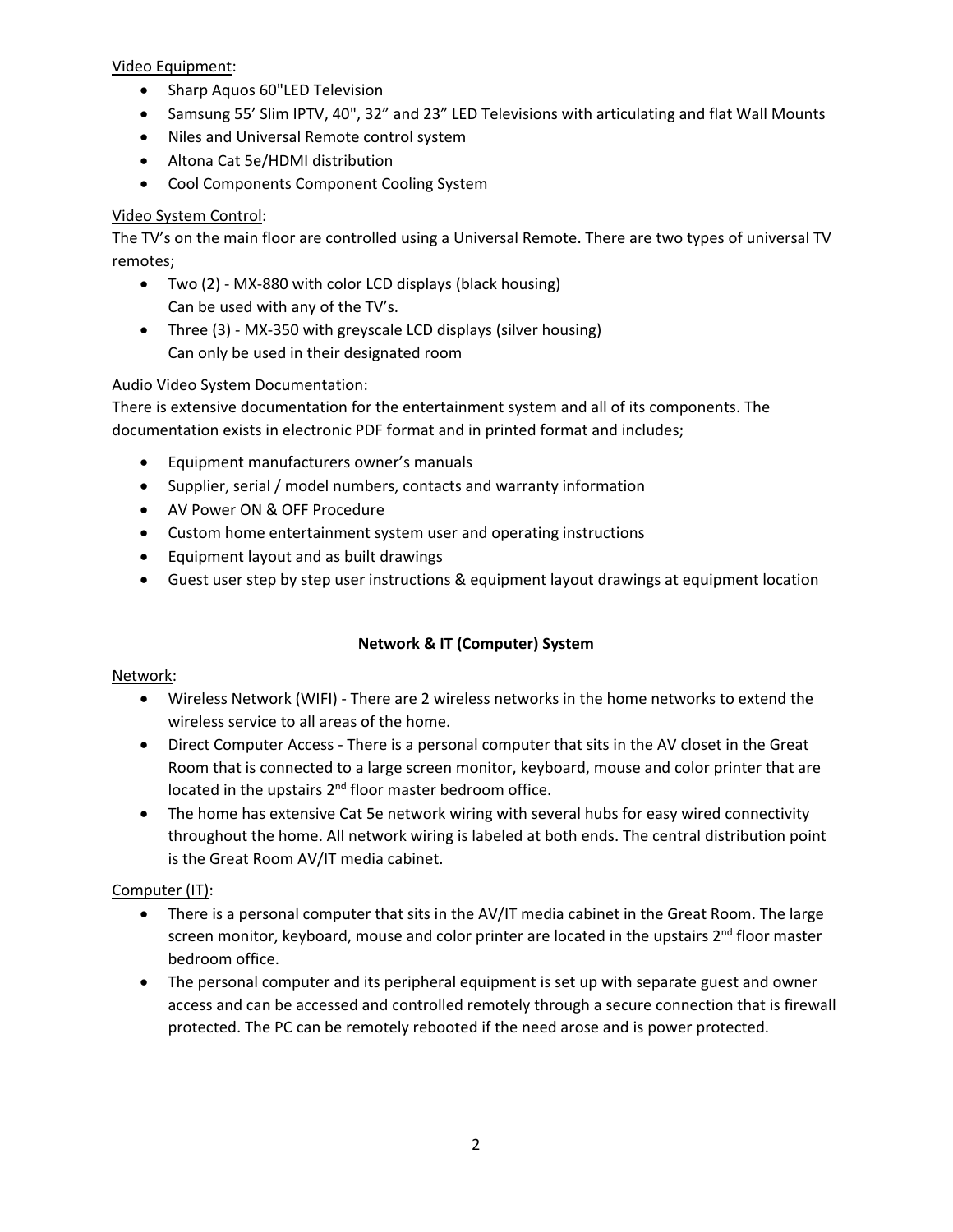### Network/IT System Documentation:

There is extensive documentation for both network & IT systems and all of the components. The documentation exists in electronic PDF format and in printed format and includes;

- Equipment manufacturers owner's manuals
- Supplier, serial / model numbers, contacts, IP address and warranty information
- Custom user and operating instructions
- Network & computer equipment layout drawings
- Network, Coax and Cat 5e distribution map drawings
- Guest user step by step user instructions & equipment layout drawings at equipment location

### **Power Protection & Control System**

Although none of the technology systems requires protection against power failures or disturbances a protection system was installed as a precaution. Only commercial grade components were selected and used.

- There is an Uninterruptable Power Supply (UPS) with at least 15 minutes of battery backup installed on the garage power distribution rack. The UPS unit protects the equipment in the AV/IT media cabinet as well as the security and automations systems and the computer systems. The UPS unit can be monitored or checked remotely through a simple web interface and can be bypassed for servicing by auto transferring the connected loads to normal utility power.
- There are commercial grade power distribution units (PDU), (an elaborate power bar), installed in the garage power distribution rack, the office of the  $2<sup>nd</sup>$  floor master bedroom and the AV/IT media cabinet in the great room. Each of the 16 outlets (plug-ins) of theses PDU's can be remotely turned on or off through a simple web interface. If for example a guest had forgotten to turn off entertainment equipment when departing, the owner can do it remotely.
- There is extensive documentation for all of the power protection equipment and control systems including drawings, maps and operating manuals in both electronic PDF format and in printed format.

### **Security / Smart Home Automation System**

#### Interactive Security and Control:

- The security system is comprised of both wired and wireless devices with the majority being wireless. It uses Z-Wave technology that enables devices to talk to each other and the system controller. There are two touch screen keypads, one at the front entrance and one at the garage entry door.
- Dedicated and secure cellular communication provides safe and reliable uninterrupted protection – even if the phone, internet or broadband is down. Safe for critical security messages – not shared with internet, entertainment or phone lines.
- Always‐on monitoring keeps you aware of what's happening at all times, even if the system is disarmed. You can customize the notifications to see exactly what you care about.
- Real-time notifications by text or email to know what's happening at the home. Choose to receive alerts via text, push notification, email or phone call.
- Unique user codes can be created remotely for family and visitors to arm or disarm the system, know who's coming and going, and who armed or disarmed the system. Enable or disable security codes remotely at any time.
- The security and the home automation systems can be controlled remotely from any computer connected to the internet, iPhone, iPad, Android, Blackberry or Windows Phone.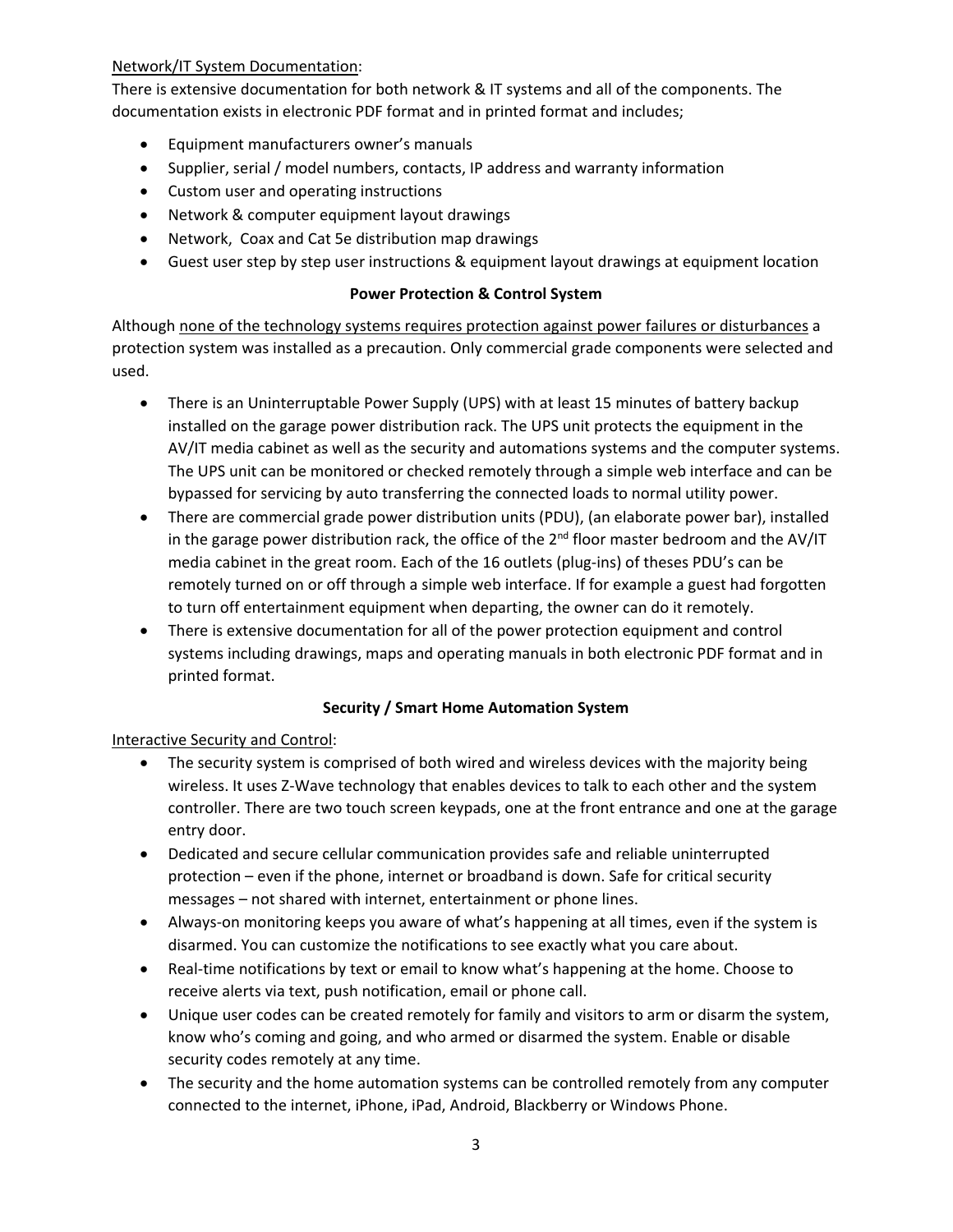### Interactive Access / Door Control:

- The front entry, garage entry and patio doors are keyed but a key is not necessary. Each door has a key pad that locks or unlocks the door. Unique keypad user codes can be created remotely to control access to any or all of the doors. Enable or disable door codes remotely at any time.
- The door user code can be different or the same as the security system code. The system will notify you of who is coming and going in real time. This negates the necessity of getting a physical key to someone that you want to grant access and/or having to control who has keys.
- Unlock the doors and control the garage overhead door remotely at any time.
- Door latch sensors will report the open, close and lock status of every entry door for peace of mind.

### Interactive Energy Management:

- The smart thermostat can be controlled remotely through the security automation system. You can set the temperature from an away setting of your choice to an at home setting prior to the arrival of you or your guests. If your visitors forget to adjust the thermostat to an away temperature when they depart, you can do it remotely.
- Choose to receive alerts via text, push notification or email if your adjustable preset low or high temperature limits are reached.
- Energy Management learns your activity patterns and adapts to your needs, automatically. Using all available sensor data, external weather conditions, and even your location, the energy management system will optimize your home climate and energy costs.

### Water Leak Protection:

 There are 12 wireless water detectors under or near potential sources of a water leak, like a toilet or basin. If a leak is detected the system will alarm, send out a real-time notification by text or email telling you where the leak is, notify the alarm monitoring company AND automatically shut off the main water supply to the home before any real damage occurs. The system can only be reset once the problem is resolved.

### Security Lighting:

• There are lamp modules placed in the home that can be programmed through the security automation system to come on at dusk and shut off at whatever time you like.

## Security & Automation System Documentation:

There is extensive documentation for the security system and all of the components. The documentation exists in electronic PDF format and in printed format and includes;

- **Structured Wiring Cabinet Component Layout Drawings**
- Security System Hard Wiring and Wireless As-built Drawings
- Equipment manufacturers owner's manuals
- Custom user and operating instructions
- Guest user step by step user instructions

### **Lighting Automation System**

### Occupancy / Vacancy Lighting Control:

• Sensors turn the lights on as you enter a room and save energy by turning the lights off when the room is empty. The occupancy sensor/switch can also be operated manually like a normal light switch. Select lights in each of the bathrooms, kitchen counter lights, laundry room counter lights, and garage entry lights will operate automatically via the occupancy sensors as you enter and exit the area.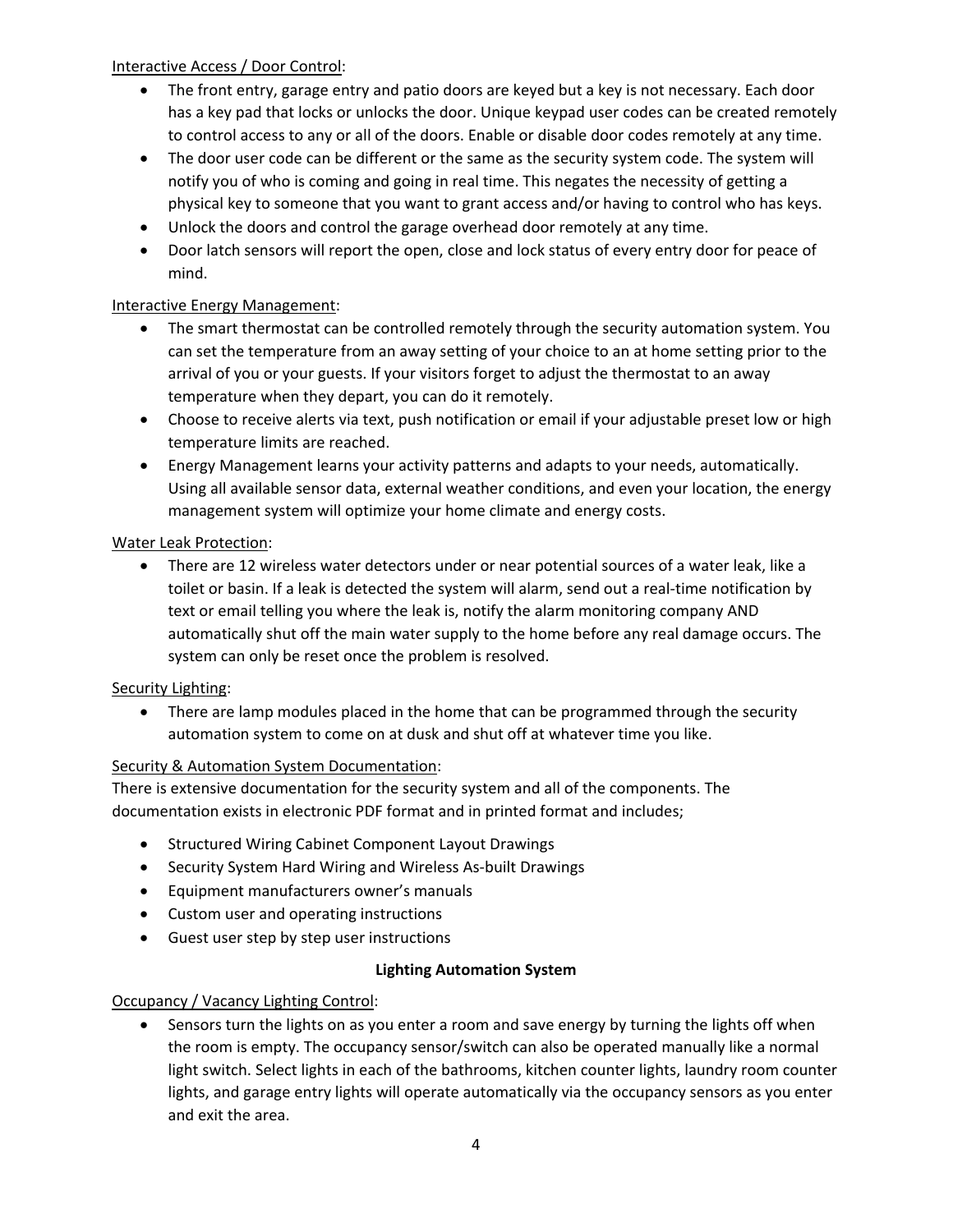### Control for Convenience:

- All light and fan switches are Lutron Maestro RadioRA2 wireless controlled devices that can also be operated like a normal switch. The switches can be programmed to operate individually or in any combination (with the provided home owner software application) to create and save the perfect atmosphere for different activities.
- All switches respond to either of the two master keypads located at the entry and patio doors, any function that you schedule, or any remote command. The 2 keypads each have 5 buttons each that you can assign any command. The master keypads are currently programmed to do the following but can be changed to anything you desire:

"Welcome Button" ‐ Turns on select interior lights throughout the home at a preset dim level. Use when entering and for most of the time you are in the home. Is ideal for guests that are unfamiliar with the homes layout.

"All On Button" – Turns on all the interior lights at full brightness. Normally used by the cleaners so they can see what they are doing.

"All Off Button" – Turns off all lights and fans in the home. An ideal way to make sure everything is turned off when exiting the home or retiring for the evening. "Landscape Button" – Turns on or off all of the landscape lighting.

"Outdoor button" – Turns on or off the exterior entry lights.

- There are two Pico wireless remote controls that are battery-powered (10-year battery life) that can be mounted to any wall surface, placed on a pedestal for tabletop use, or used as a handheld control. They can be programmed to perform any function but are currently used to control the master bed table lamps and the landscape lights independently from the master program.
- The plug-in dimming module plugs into a standard receptacle and provides connection for floor or table lamps. Plug‐in modules are designed to be concealed behind furnishings. Connected lights can be controlled from keypads, sensors, and other system devices.

### Interactive Remote Control:

- The Lutron Home Control+ app1 lets you control and monitor the RadioRA® 2 lighting system from your mobile device at home or while away. Individual light brightness or on/off functions can be controlled.
- Full two-way functionality allows your iPhone, iPod touch, iPad and Android devices to update in real-time when you adjust the lights, ceiling fans, or plug-in devices in the home. The lighting system can be controlled from anywhere internet access is available.
- RadioRA® 2 can be integrated with popular control and automation systems to make light, shade, and temperature control part of the experience.

### **Renovation and Upgrades**

Following is a description of the renovations that done on the home. It is not an all-inclusive list of the features that the home offers but rather a list of the improvements that were completed after possession. There are individual spreadsheets that itemize each of the improvements, material part numbers, invoice cost, supplier and date that are available.

### Plumbing:

- A new hot water tank was installed with a hot water recirculating system to reduce energy costs and provide hot water on demand.
- A laundry sink and touch faucet was added to the laundry room (where there wasn't one).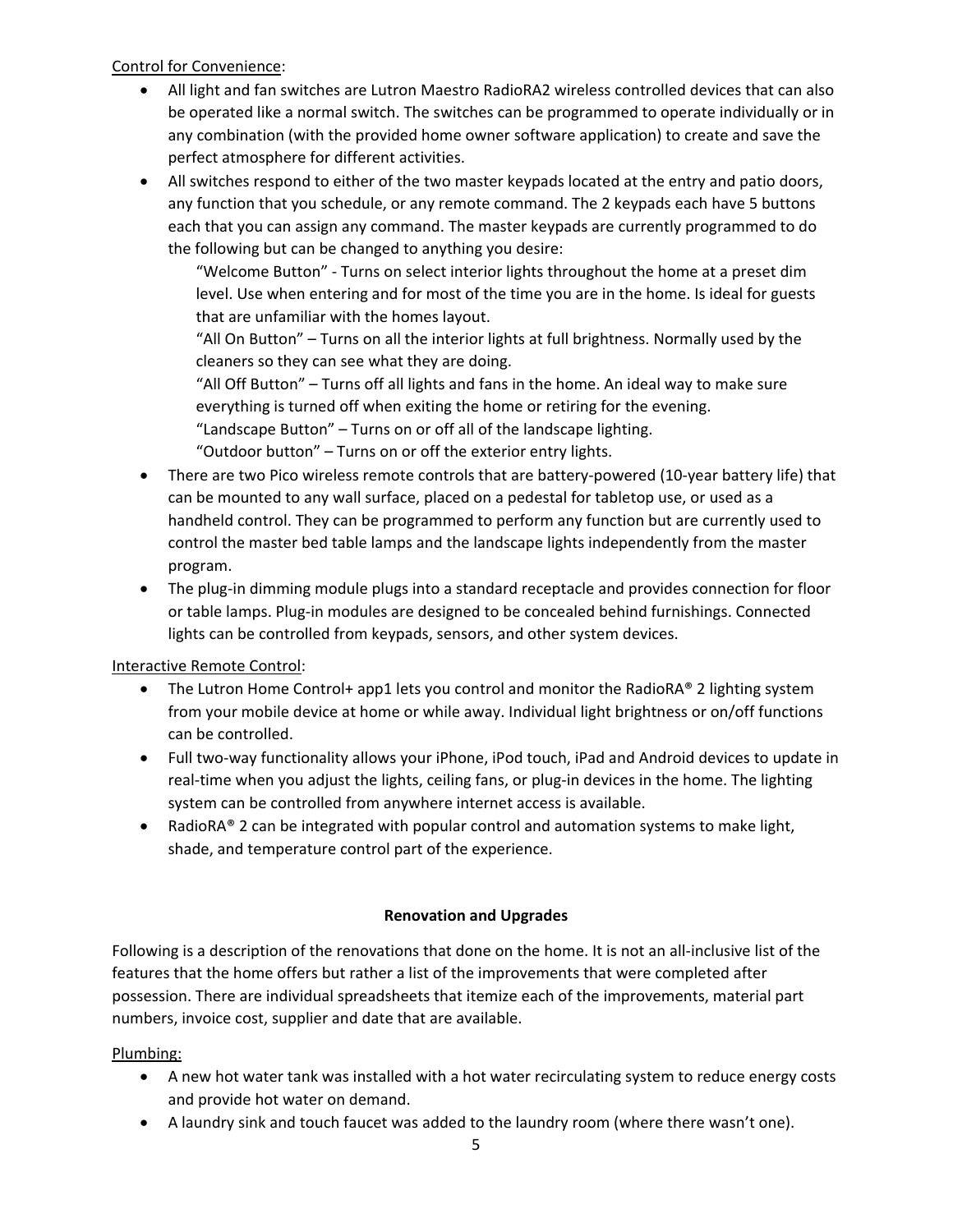A main line water pressure regulator and auto shut off were installed along with the installation of hose bibs, reels and hoses on patio, backyard and in garage.

## Mechanical:

- Existing registers and grills were replaced with new bar type registers and filter grills to better disperse air for increased comfort and energy savings and where required existing registers were relocated. The HVAC system was also serviced and refurbished.
- A separate high efficiency air conditioner was added for the garage (see garage).

## Electrical:

- To reduce heat load and increase energy efficiency all existing halogen ceiling down lights were replace with LED down lights and incandescent bulbs, both interior and exterior, were replaced with LED equivalents. New LED down lights were added throughout the home where additional lighting was required. The home is now 95% LED lighting.
- Receptacles, light switches and wall plates in the home have been replaced with color coordinated Lutron Decora style receptacles and Maestro RadioRA 2 controlled switches. Combination plug / USB charger receptacles have been installed in the kitchen island, bedside in all bedrooms, and the office desks as a convenient charging point for mobile devices.
- Lighting was installed in all of the closets. Closet lights are automatically turned on when the door is opened and turned off when the door is closed. LED task lighting and occupancy sensor switches were added to the underside and topside of the kitchen cabinets, laundry cabinets and garage cabinets.
- Substantial changes were made to the location and placement of receptacles and light switches throughout the home. Devices that were in an inconvenient location or that restricted the placement of furniture were relocated. To improve usability 3 and 4 way switching was added.
- New combination smoke/CO2 detectors were installed and connected to the security system so that they could be monitored. Although the home has sprinkler's a commercial Knox box was also installed outside to allow fire fighters or EMS workers access to the property when no one is in the home.
- A low voltage landscape lighting transformer with lighting control and an extensive LED landscape lighting system have been added with lights on the patio, the side yard, pathway and inside pots for a spectacular outdoor setting in the evening.
- Circuit loading was checked and rebalanced. New dedicated circuits were added for specialized devices including additional appliances, bedroom black out blinds, AV/IT media center, computer/office, garage air conditioning, outdoor lighting, garage wall outlets, garage compressor etc. Power protection equipment and circuits have also been added. All existing and new circuits have been traced and as‐built drawings were made for all of the homes electrical. A new panel schedule was also posted.
- All existing communications wiring such as coax and telephone lines have been traced, wires marked at both ends and as‐built drawings made. All devices and wiring in the structured cabinet were identified, marked and as‐built drawings made. Drawings are posted in the structured wiring cabinet for easy access if a contractor or service provider needs them.
- A concealed popup appliance receptacle bar was installed in the kitchen island.
- There is extensive documentation for all of the electrical systems. The documentation exists in electronic PDF format and in printed format and includes one line drawings, equipment layouts and a master electrical as‐build.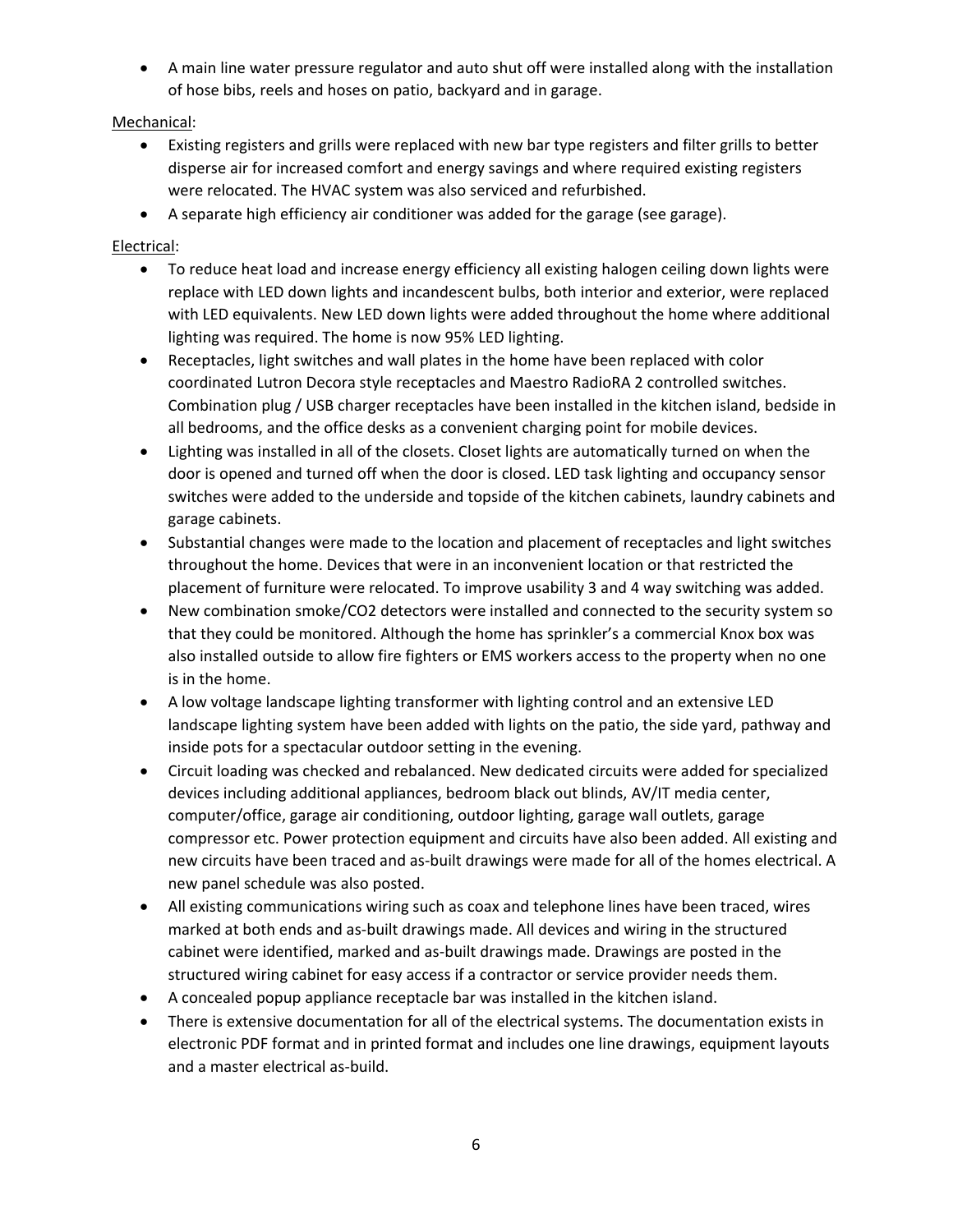### Lighting Fixtures and Ceiling Fans:

- With the exception of the front entry hall, all the light fixtures in the home have been replaced including the exterior entry light. Each of the pendant lights are handmade works of art and were sourced and selected with the help of the interior designer. Table lamps situated throughout the home are also handmade works of art. 95% of all the lighting is energy saving long lasting LED.
- A new tech lighting system with hand blown glass shades was installed in the main floor master bedroom in place of wall sconces that limited furniture placement.
- The great room fan was replaced with a contemporary 6' pendant light. The ceiling fans in the 3 bedrooms were replaced with new contemporary (wall switch and remote controlled) fans. Each of the fans is variable speed and reversible to adjust for the seasons.
- Down lights were installed in the main floor guest bedroom in the event the room was converted to a hobby room in the future.

### Flooring:

- **•** Carpeting was removed from the guest bed, master bed,  $2^{nd}$  floor bed and staircase. For easy care and cleanliness there is only hard surfaced flooring, hardwood and travertine, used in the home complimented by accent rugs where appropriate.
- New travertine flooring was installed in the main floor guest bedroom along with decorative travertine thresholds throughout the main floor. The existing main floor, upper bath, master bath, balcony and exterior entrance honed travertine floors were high polished, re‐grouted, pits filled where required and sealed for a more luxurious look and easier care.
- New Walnut Bourbon Hand-Scraped Engineered Floor was installed in the main floor master bedroom and master closet. The same flooring was installed in the 2<sup>nd</sup> floor master bedroom and staircase landing after a sound barrier was installed.
- Solid Walnut Hand-Scraped flooring was used on the staircase treads along with Gold herringbone deco tile on the staircase risers.
- The bare concrete floor in the garage was coated with Classic Anti-Skid Taupe epoxy for a clean and maintenance free finish. The same bare concrete on the patio has been painted with a special outdoor concrete paint for the same clean and maintenance free finish.
- There are spare extra walnut flooring pieces stored in the home for future use if required.

## Doors / Windows & Window Coverings:

- Design Line Rectangular Tilt Oil Rubbed Bronze Shutters that complement the existing cabinets have been installed throughout the home. The shutter for the window at the front entrance that is treated with the architectural leaded art glass is not installed but is stored in the home.
- A Motorized 110V Quiet RF Blackout Blind with head box & remote control is installed in the master bedroom, a Duette Blackout Eclipse Lite Rise with remote control & wall switch is installed in the 2<sup>nd</sup> floor master bedroom and a Duette Blackout Eclipse top down bottom up with remote control is installed on the main floor patio door.
- Phantom screen doors have been installed on the front entry, patio, and  $2^{nd}$  floor balcony doors.
- Auto closures and new hardware have been installed on the front entry, patio and garage entry doors and a peep hole was installed on the front entry door. Scratches and imperfections on all interior doors was repaired as required.
- A new arch for doors to the  $2^{nd}$  floor master bedroom was constructed where none existed and a set of custom French doors, stained to match, adorned with architectural leaded art glass was installed for complete privacy.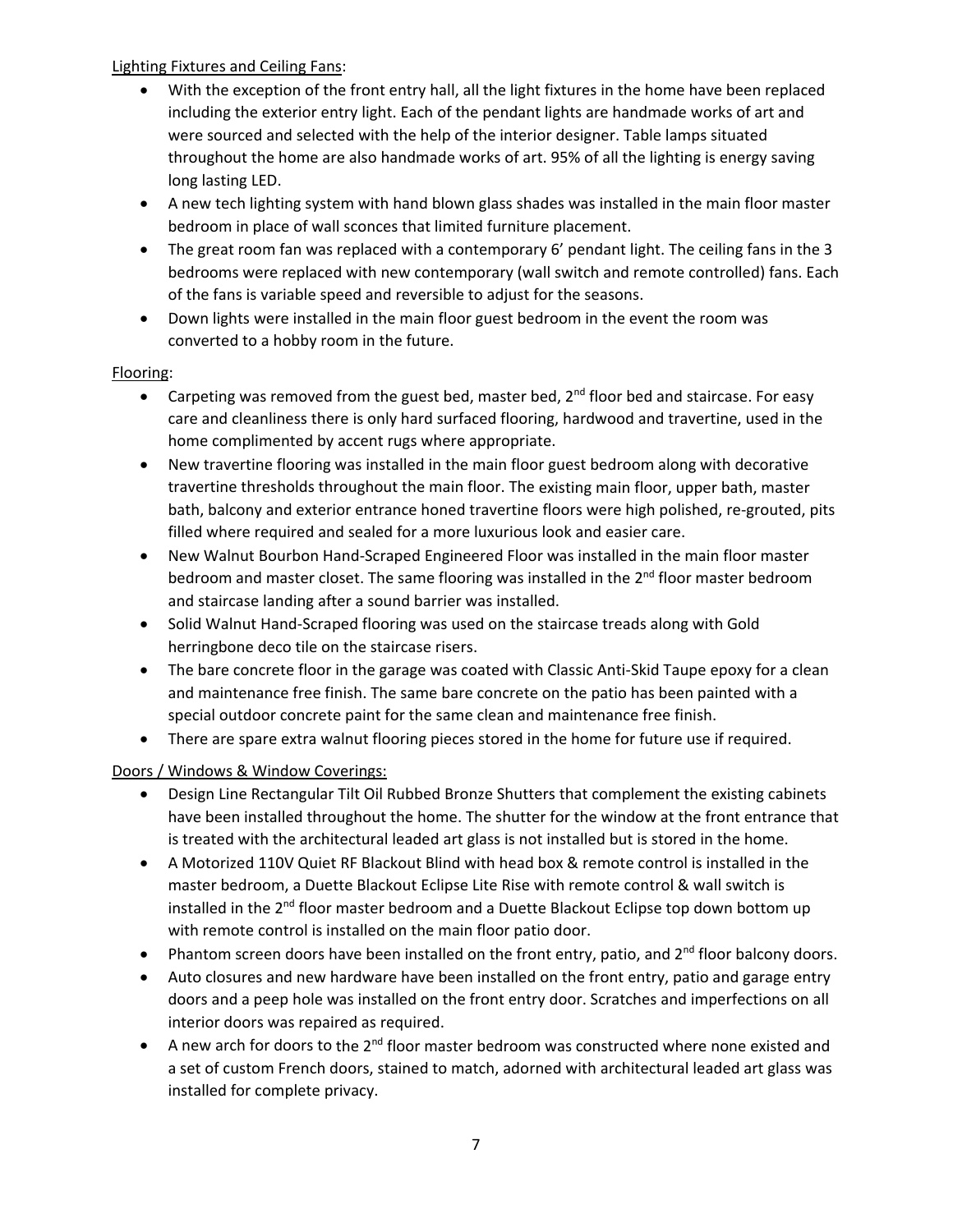- The garage/laundry room entry door swing was changed from inward to outward for a more convenient and safer use.
- A new wall, door and door lock was installed in the master bedroom walk-in closet to provide for an owners closet whose contents can be secured from guests when the owner is not present. The owner's closet also houses a safe.
- The existing attic access door was enlarged to allow for the removal and replacement of the HVAC equipment should it be required in the future.

### Architectural Leaded Art Glass & Sculpture:

- Architectural leaded art glass by renowned artist Chris Powers is used extensively throughout the home. Each piece was custom designed by Chris in collaboration with the interior designer and the owner. The leaded glass panels are overlaid on top of the existing glass in the following locations and could be removed, reworked or deployed elsewhere if desired;
	- Kitchen pocket windows above and below cabinets
	- Dining room window arch
	- Patio door and door arch
	- $\blacksquare$  2<sup>nd</sup> floor master bedroom balcony doors
	- **The great room wine cooler and the main floor bath shower glass**
- $\bullet$  The leaded art glass in the 2<sup>nd</sup> floor bedroom French Doors is not overlaid over glass. Although it is part of the custom built doors it can be easily removed if required.
- To allow for a brighter more open staircase an arched compound curved window was cut into the staircase wall facing the entry door. Tempered glass was installed on the staircase side for safety and the leaded art glass panel was overlaid on top.
- Below the staircase leaded glass, in the front entry foyer, a bench and key shelf was designed and fabricated as an extension of the glass work. The bench serves as a place for home owners or guests to sit while removing or putting on footwear.

### Staircase:

- In addition to the replacement of the staircase flooring (see flooring) and the leaded art glass window (see art glass), a new custom made stainless and maple hand rail was installed.
- The stub wall at the top landing was removed and a custom stainless and maple railing was installed in its place.
- Additional LED down lights were installed to back light the leaded art glass window.

### Cabinetry and Counter Tops:

- To allow room for additional cabinetry the side by side washer & dryer were removed from the laundry room, and a stackable front load LG washer/dryer installed in its place,. A side gable and overhead cabinets were installed above and around the stackable appliances. The existing small base cabinet was removed and replaced with a longer cabinet that houses a pull out laundry hamper and recycling bins. Two rows of overhead cabinets were added along with task lighting and a new black granite counter top with a Richfield Laundry Black Sink and touch faucet.
- Soft close hinges & drawer extensions were installed on all cabinets throughout the home and any scratches or imperfections on cabinets were repaired.
- Glass shelves were added above the dining room cabinets.
- Kitchen counter tops were replaced with black granite tops and the cabinets were reworked to house additional new appliances and a wine rack. The kitchen island top was replaced with a contrasting enlarged granite top that would allow for more seating and house a pop up appliance receptacle.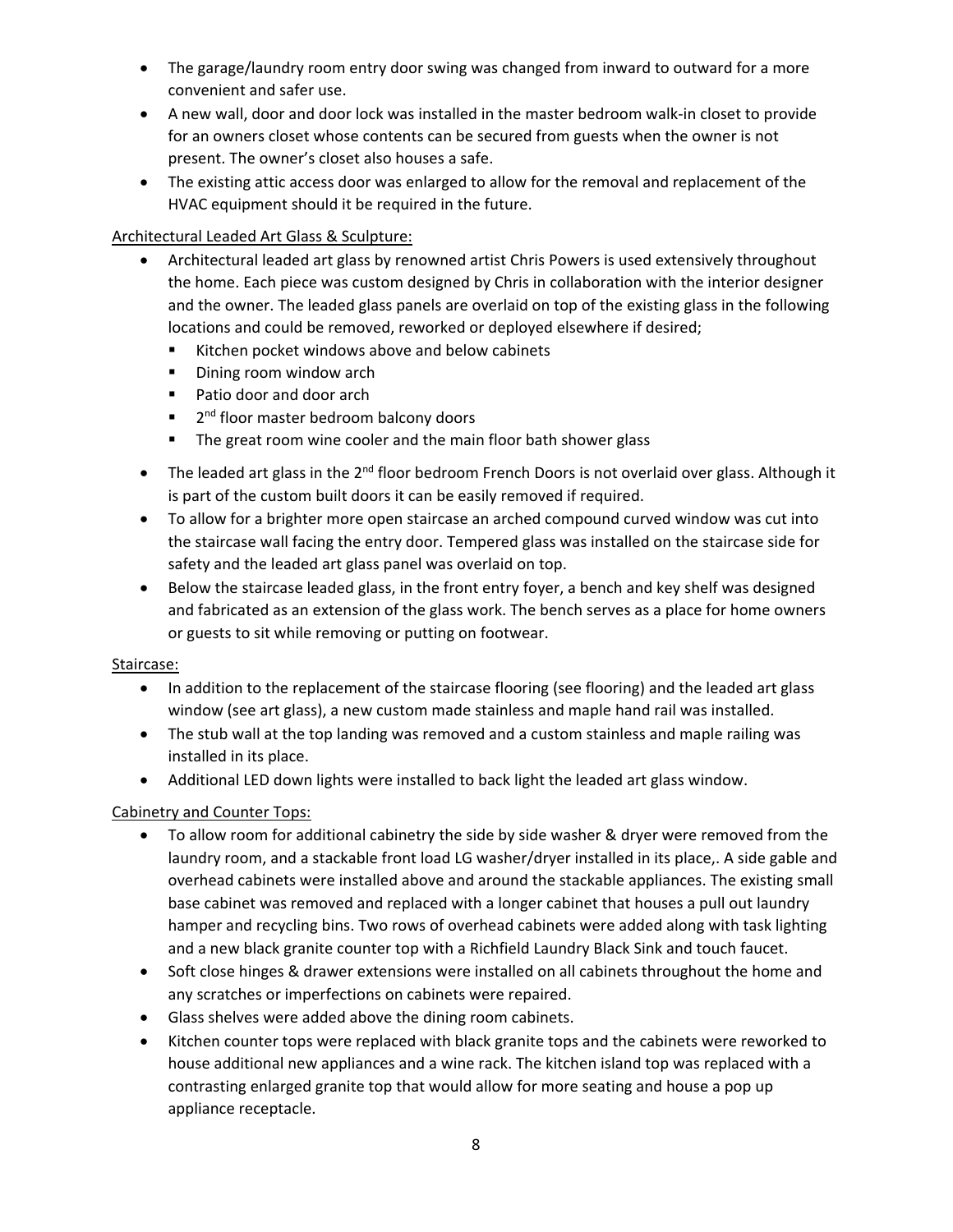- A new black granite counter top was installed over the great room wine fridge and media cabinet. A hole was cored in the granite top to allow for ventilation of the media/entertainment center equipment. Pull out shelves were also installed in the media center cabinet.
- The 2<sup>nd</sup> floor master bedroom desk cabinets were reworked to provide a pull out lockable file cabinet. Additional locks were installed on drawers so that the owner's personal items can be secured and protective glass was installed over the desk cabinet tops.
- Openings around, within and below all cabinets were sealed and protective cabinet veneer installed over toe kicks of the kitchen and laundry room cabinets.
- Existing cabinets in the main floor master bedroom walk-in closet were modified and new matching shelves made and installed within the new owner's closet.
- Custom cabinets that include pull out drawers, shelves and hangers were installed in the main floor guest bedroom, 2<sup>nd</sup> floor master bedroom, and the rear hall closet.
- Matching box beam and fireplace hearth cover was made and installed.

# Fireplaces and Fire Pit:

- The great room standard builder quality fireplace was removed and replaced with a new contemporary 60" Ortal glassed sealed fireplace that can be started and controlled with a multi‐ function remote control. The wall that houses the fireplace was reconstructed and faced with solid slabs of honed black granite complete with a recess for the television articulating arm mount and an AV outlet. A new wrap around hearth topped with black granite was built as a seating and display area close to the fireplace.
- A gas torch fireplace was installed at the foot of the Jacuzzi tub in the main floor master bath.
- A contemporary permanent gas bead fire pit was installed on the patio complete with a stainless cover that doubles as a table top.

## Kitchen:

- In addition to the new granite countertops and cabinet modifications, the kitchen backsplashes were replaced with Fibra Merino Stack contemporary glass tiles. Prior to the installation the receptacles along the wall were relocated and the old telephone outlets removed.
- A new stainless double sink with touch faucet, water dispenser and Envirotec water treatment system was installed with the new counter tops.
- New kitchen appliances include:
	- Miele clean touch stainless front control dishwasher.
	- **Miele built in coffee maker.**
	- Wolf 36' Sealed Burner Range top with griddle
	- Wolf Cooktop Low-Profile Wall Hood
	- **Insinkerator Disposer Air switch(stainless)**

The existing refrigerator, wall oven and built in microwave oven were removed, serviced, cleaned and reinstalled.

A television was also installed above the cabinets.

## Baths:

- New contemporary shower, tub and lavatory plumbing fixtures have been installed in all of the baths. The upgraded fixtures include body sprays, rain heads, auto‐temp control and hand showers.
- Existing bath accessories were removed and replaced with new contemporary towel bars, paper dispensers and accessories.
- Toilets were rebuilt and new flush kits installed.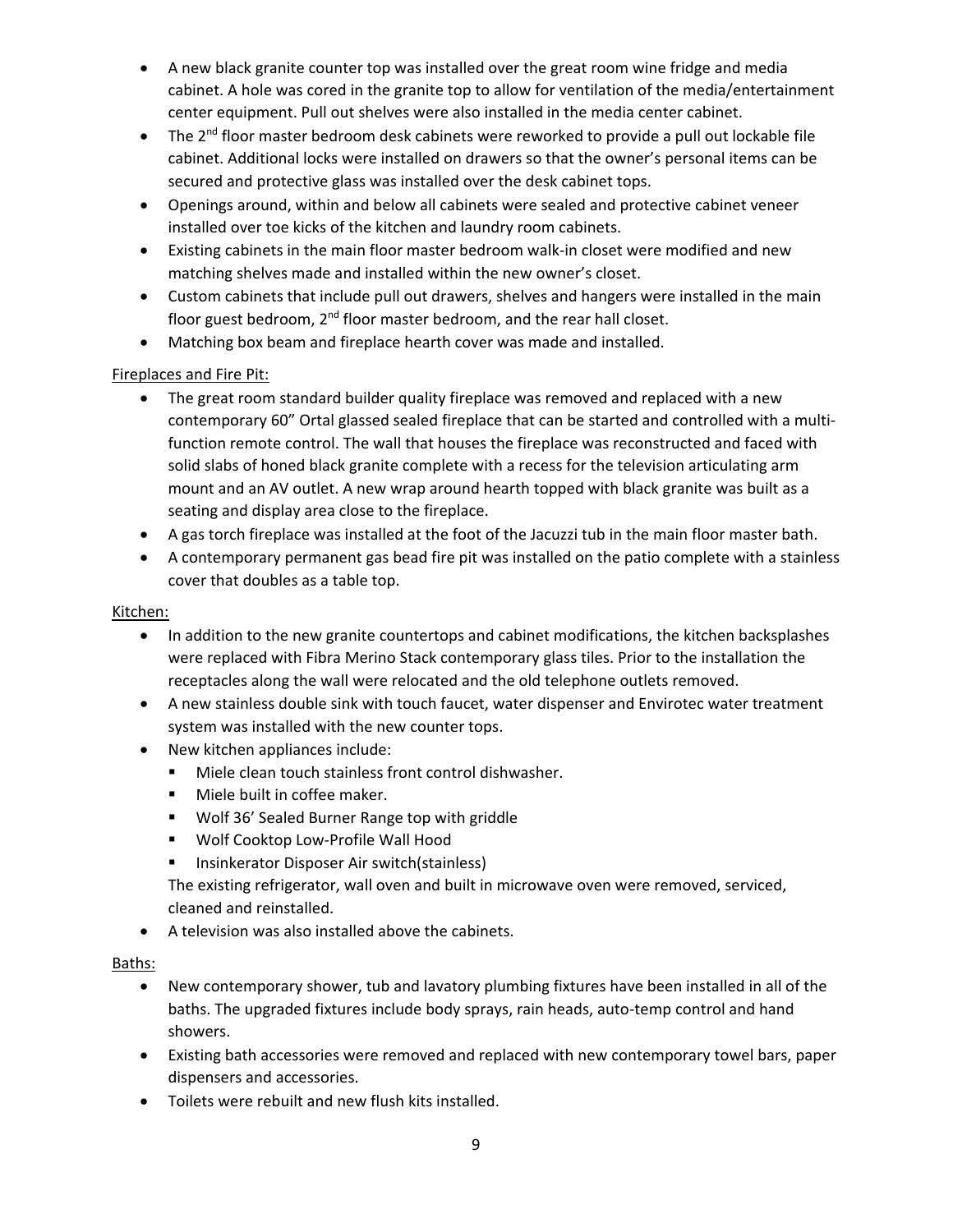- A deco tile band was installed in the main floor master shower and existing tile work was cleaned, re‐grouted where required, and sealed.
- Glass tile dots were removed from the three bath showers and master bath tub surround and replaced with deco tile for a cleaner richer look.
- Vanity backsplashes were removed from each bathroom for a more contemporary look and easier care.
- New framed beveled glass vanity mirrors and full length dressing mirrors were installed in all bathrooms.
- All of the bath fans were replaced with Nutone QT series very quiet fans.
- Cabinets were upgraded (see cabinets) and audio speakers and volume control (see entertainment systems) was added to the 2<sup>nd</sup> floor bath. Additional lighting was installed (see electrical) and vanity light fixtures were replaced in all baths.
- Flooring in all the baths was re‐grouted, polished and sealed (see flooring).

### Garage / Workshop:

- The bare concrete floor in the garage was coated with Classic Anti-Skid Taupe epoxy for a clean, durable and maintenance free finish.
- The garage exterior walls and ceiling were insulated so that the garage could be temperature controlled.
- A Fujitsu high efficiency ductless mini‐split air conditioning system was installed dedicated to the garage space.
- In addition to the under cabinet LED task lighting, 24 recessed LED down lights have been installed to provide adequate lighting for work shop activities. New dedicated 20A circuits were installed at bench top height around the perimeter of the garage. Additional dedicated 20A circuits were installed on both sides of the overhead door to power specialty devices such as a power washer, compressor etc. that might be incorporated later.
- An occupancy sensor was installed to turn on and off select down lights and the task lights when entering and exiting the garage.
- $\bullet$  A 2<sup>nd</sup> remote doorbell connected to the front door was installed in the garage.
- A television, large format computer screen, audio speakers and volume control (see entertainment systems) was installed as well as a power conditioning rack system.
- Additional slide locks were installed on the garage overhead door and an exterior keypad and a Harley Davidson remote door opener was added for access from the outside. A floor weather strip was also added below the overhead door.
- Automation was installed to allow the opening of the overhead door remotely.
- Stainless steel ‐ 30"W x 12"D x 30"H lockable wall cabinets and 36"W x 15"D x 18"H lockable wall cabinets were installed throughout the garage. A Stainless Steel Mobile Lockable Storage Cabinet (36"W x 24"D x 78"H) was retrofitted with tool hangers and installed. All of the stainless cabinets are elevated from the floor for easy floor care.
- A combination of standard sized and custom sized stainless steel pegboard was installed on the walls for additional open storage space. Custom stainless pegboard hinged doors were installed to encase the hot water heater and the storage area beside it while providing additional open storage.
- Stainless 72" mobile workbenches and 41" toolboxes line the wall space below the overhead cabinets.
- Custom stainless steel shelves were installed in the unused wall space above the overhead door.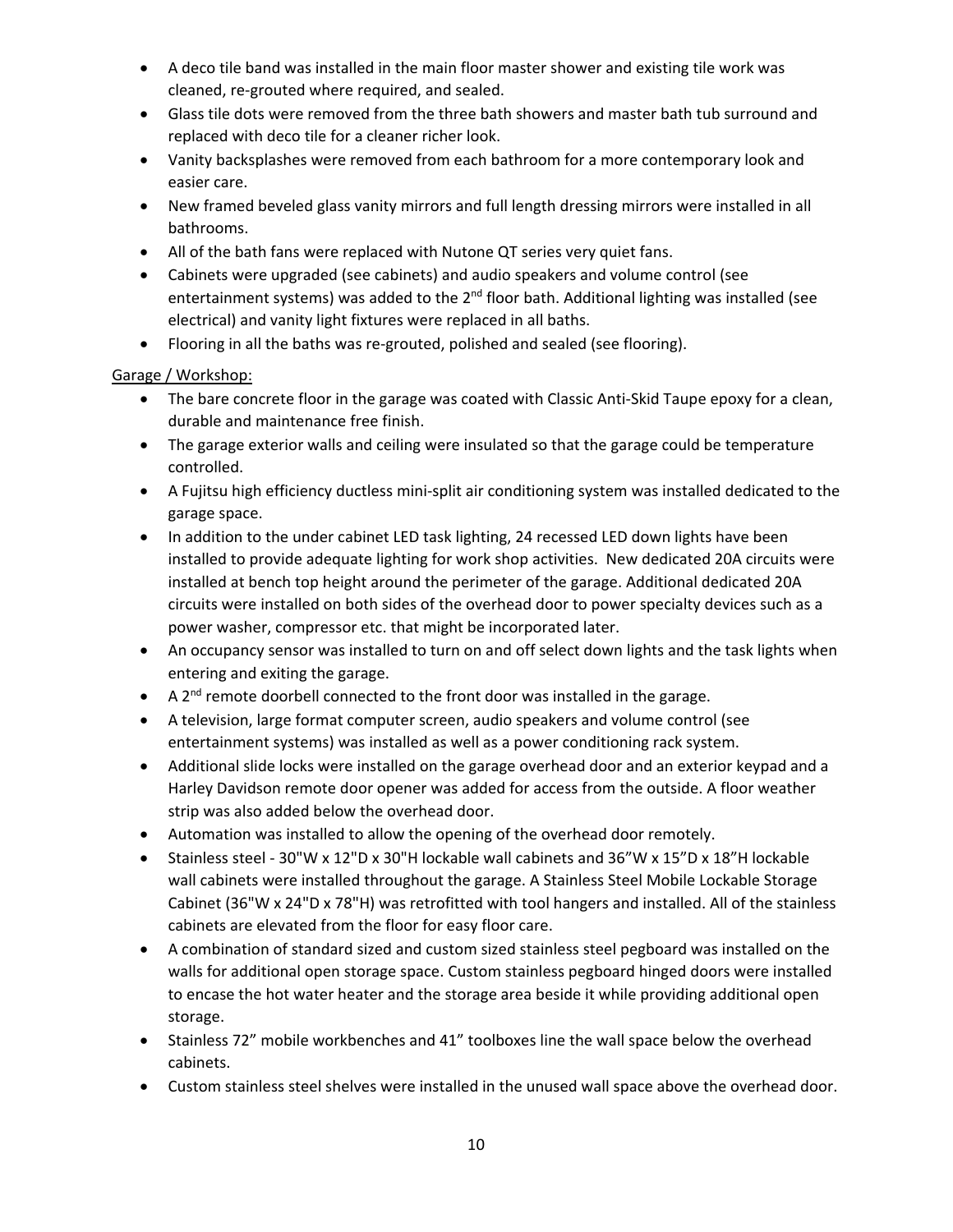A hose bib, reel and hose were installed next to the hot water tank behind the hinged doors for easy access to a water supply.

Paint:

- The entire interior space of the home and garage was painted, including walls and ceilings, with 3 coats allowing 48 hours drying time between coats.
- Devices such as thermostats, security panels, registers and grills were painted with a matching lacquer so that they are transparent as possible.
- The exterior of the home has been recently painted by the condominium corp. (Summer of 2014)

# Sealing / Weatherproofing:

- All weather‐strips and exterior door thresholds were replaced.
- To prevent possible entry of desert inhabitants such as scorpions the entire home was sealed by a specialist against intrusion. All openings in the interior space were sealed and openings to the exterior that are necessary were screened.

# Exterior Living Space & Landscaping:

- Portions of the patio concrete slab were saw cut and removed to allow for landscaping and a container garden. The bare concrete was then painted with a special outdoor concrete paint for a clean and maintenance free finish.
- Holes have been drilled through the concrete slab for drainage of the irrigated containers.
- Permanent umbrella stub stands (4) were installed around the inside perimeter of the patio so that the sun shade if needed can be easily moved as the sun moves.
- Outdoor audio speakers and a volume control are installed on the patio with a private speaker zone on/off switch so that noise levels on the patio can be restricted.
- A contemporary permanent gas bead fire pit was installed on the patio complete with a stainless cover that doubles as a table top. A separate gas shut off was also installed on the patio so that the barbeque and fire pit can be separately isolated.
- Each of the containers (pots) were handpicked with the help of the interior designer. They are and handmade, unique and difficult to find.
- All of the outdoor furniture was sourced and selected by the interior designer after careful measures were taken to ensure a perfect fit. The fabrics used on the outdoor furniture were also handpicked by the designer.
- Custom made 48" stone benches (3) were placed along the walkway leading to the front entrance and at the front entrance itself.
- A hose bib, reel and hose was installed at the side of the patio, as a source of water for outdoor cleaning, and at the rear of the home close to the garage pad.
- An irrigation system fed from the home (separate from the condo complex system) was installed on the patio. The irrigation system services all of the pots on the patio and at the front entrance as well as the perimeter plantings on the patio and select areas immediately outside the patio. The irrigation system automatically waters the landscape when needed during the high heat months without owner input.
- Desert Steel lighting sculptures were installed along the pathway along with an extensive landscape lighting system that can be controlled through the automation system, the interior wall switches or a remote control. The LED lighting system covers the side yard, patio and the exterior perimeter of the patio.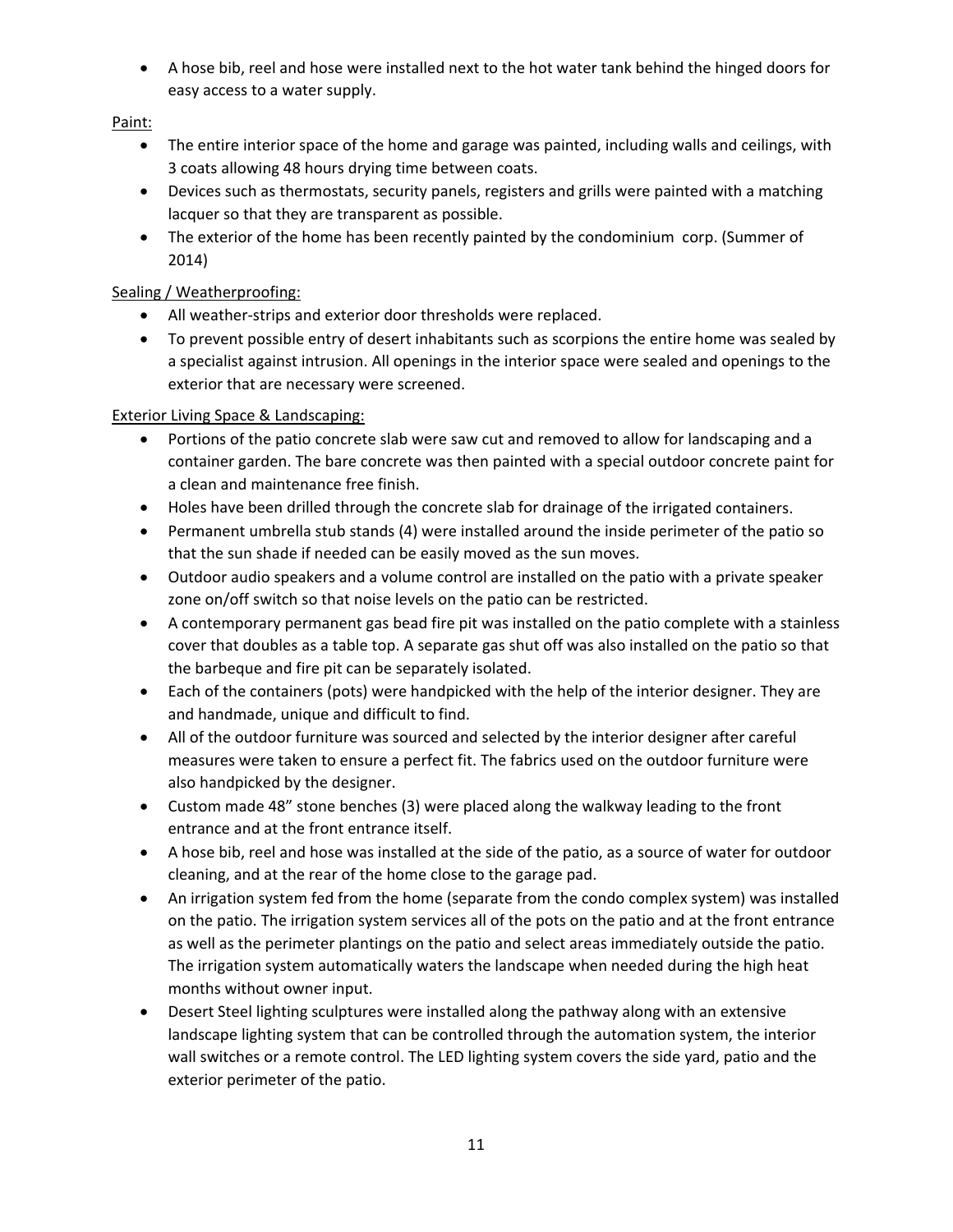- In addition to the patio the entire side yard from the garage pad to the front side of the patio was landscaped using low care native desert plants such as cacti and succulents. Handpicked boulders were placed throughout and the ground surface was topped with granite stone. There are many unique plant specimens both in and out of containers. Plant labels are placed at each plant to satisfy the curiosity of quests. Sandblasted Manzanita trees were also used in the landscape design.
- Documentation exists in electronic PDF format and in printed format and includes as-built drawings for the irrigation system and the outdoor lighting system, a landscape map showing the plant material location with a planting table, an irrigation schedule and program description, and an as‐built drawing for the gas piping.

#### **Furniture**

- All of the furnishings were selected with the assistance of a professional interior designer who made careful measures of the space to ensure a perfect fit.
- The furnishings in the home are contemporary in style, high quality, durable and comfortable. Furniture was only purchased from reputable suppliers and manufacturers and in most cases was made to order with the finishes, fabrics and coverings handpicked by the interior designer.
- Many of the furnishings such as the dining room table, chairs, stools and bedroom furniture were custom made to fit the space and to the designer's specifications. Some of the pieces were purchased from craftsman and artists at local art festivals and are truly one of a kind.
- Area rugs were also sourced and selected by the designer. The area rug in the great room was custom designed and made for the space.
- The chosen furniture combines the best of form and function. For example, two of the three beds also provide storage. The mattress platform lifts from the end on hydraulic arms to access the storage underneath.
- It would take the better part of a year from the start of furniture selection until furnishings were in place.
- There is a detailed listing of all the furniture that includes manufacturer reference numbers, finish codes, manufacturer, supplier, warranty, cleaning and care instructions and invoice cost.
- There are spare extra fabrics stored in the home for future use if required.
- Linens, bedding, kitchen contents, bath accessories, living accessories and the majority of the artwork were all selected by the interior designer so that everything blends seamlessly.

### **Guest Amenities**

- Within each of the bedroom closets are 2 bath robes, 2 pairs of slippers, an umbrella and an alarm clock. There are also 2 complete spare sets of bed linens along with 2 pool towels and extra towels for the baths.
- An iron and hanging ironing board are in each of the bedrooms.
- Every room has a user manual that explains how to use everything in that room, including home entertainment, appliances and laundry facilities, in addition to the welcome manual in the kitchen that functions exactly like the hospitality book you would find in an upper end hotel or resort. There is also a manual with cleaning instructions in the laundry room in case an accident happens.
- Guests can connect to either of the two WIFI points, use the computer terminal and printer in the office, or use one of the TV sets that are dual purposed as computer monitors.
- USB charger plugs are at every bedside, the kitchen island and in the office for guests to charge their mobile devices.